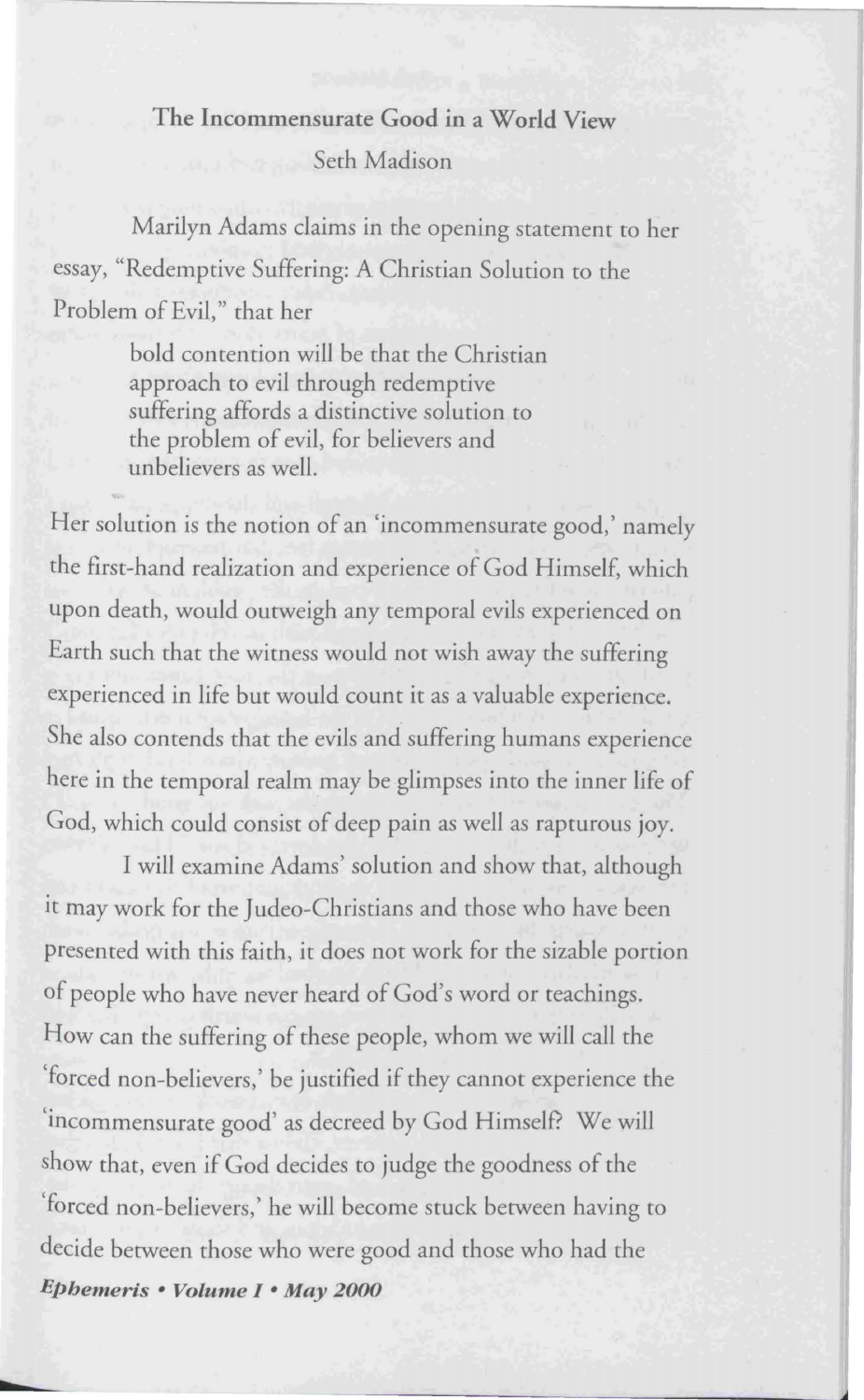## 54 Seth Madison

potential to be good if they had heard about Him. Objections to my thesis will also be dealt with, including two scenarios in which God must decide between giving his 'incommensurate good' to evil people or denying it to good people.

In the first half of her essay, Adams examines redemptive suffering through the mechanism of martyrdom. She illustrates how the martyr, through his suffering, can bring about a closer relationship between God, himself, his tormentors, and the bystanders. She also shows how God uses this mechanism to strengthen the bonds between Himself and the temporal beings that he loves. However, she does not feel that redemptive suffering is sufficient enough to explain the problem of evil, which is why I will not go into detail with it. Her idea for the justification of evil and suffering lies in the 'incommensurate good,' which, as defined above, is the face-to-face meeting and experience of God upon death and welcome into His kingdom. This magnificent vision would crush the scales of good and evil with such a wondrous good that the deceased would forget even the worst evils of his life. Even the anticipation of this event can give the Christian such hope as to relieve him of the problem of evil on Earth, such as it did with St. Paul when he wrote that, "the sufferings of this present time are not worth comparing with the glory that is to be revealed to us."

This solution to the problem of evil works quite well for the believer. Adams, also a believer, claims that it works for the non-believer who has denied God, even though he may not like it, because God has the right to judge us and show us the error of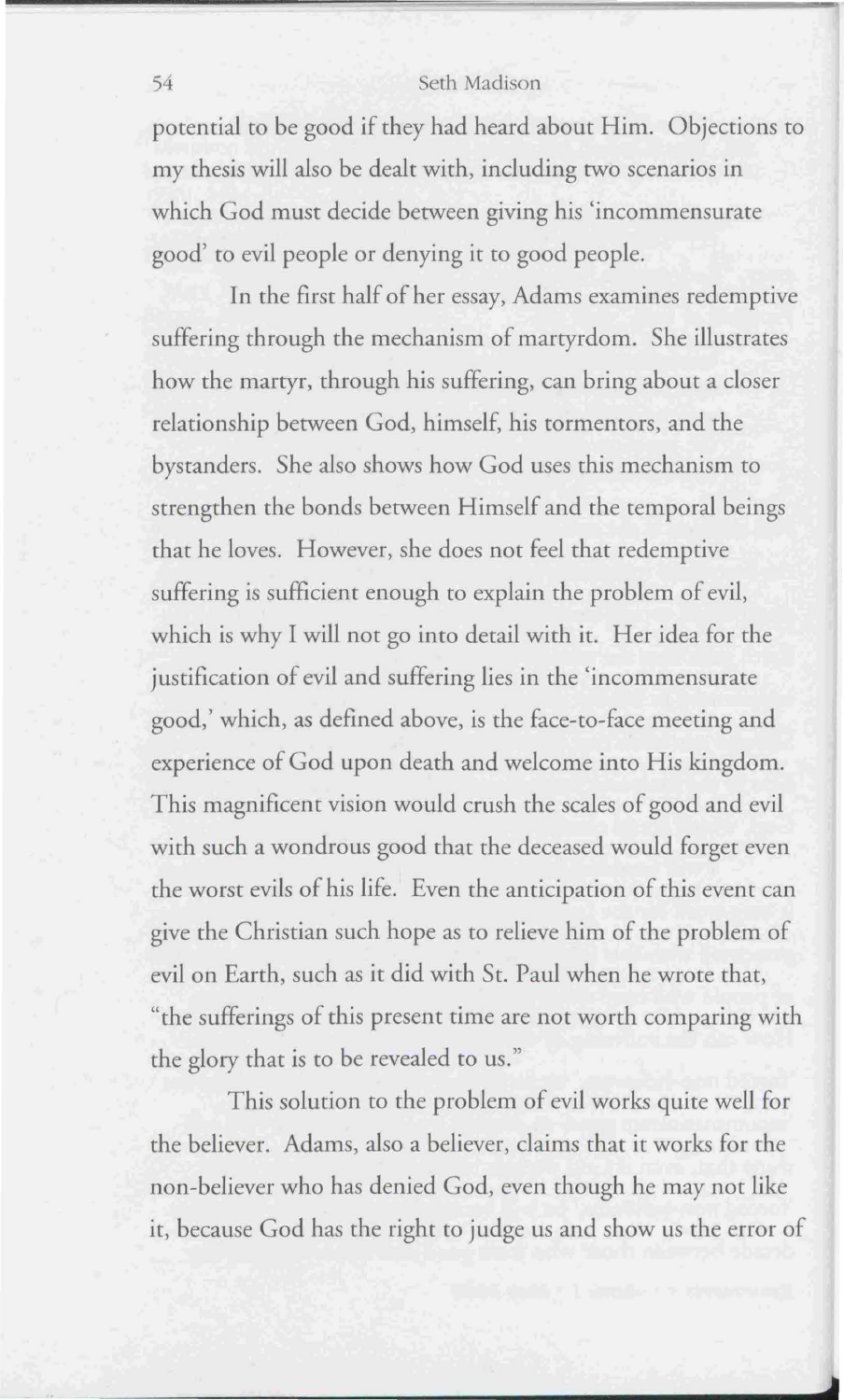## The Incommensurate Good in a World View 55

our sinning ways. However, she does not address this solution in light of the 'forced non-believer.' It is clear that there is a problem here because Adams would be reluctant to say that all of these people will go to Hell due to their non-Christian beliefs when they had no other option to the belief system they main rained.

Supposing that she did address this problem, she might have countered that on the day of those persons' deaths God in his goodness would examine their lives and judge them, while keeping in mind that they had never heard of him. He would then reveal himself only to those who had lead good lives and were thus worthy of salvation. However, we can counter that God in his omniscience would also know who would have been good if they had been exposed to His teachings, and that this presents him with a problem. To illustrate this further, we can logically contend that there is a subset,  $E_{g}$  of people created by God who lived evil lives, but that would have lead good lives if only they had heard his message. How can God condemn those in E<sub>p</sub> when it was not really their fault that they went astray, for they were never under the guidance of God to begin with? Also, how is the suffering in the lives of  $E_g$ 's accounted for if they can't receive God's gift of revelation? These questions are not clearly answered by Adams' solution, and, in the case of  $E_e$ , God is forced with the decision of whether or not to admit evil people into heaven.

However, Adams' may make another objection to my thesis. She might say that God could disregard the temporal

►